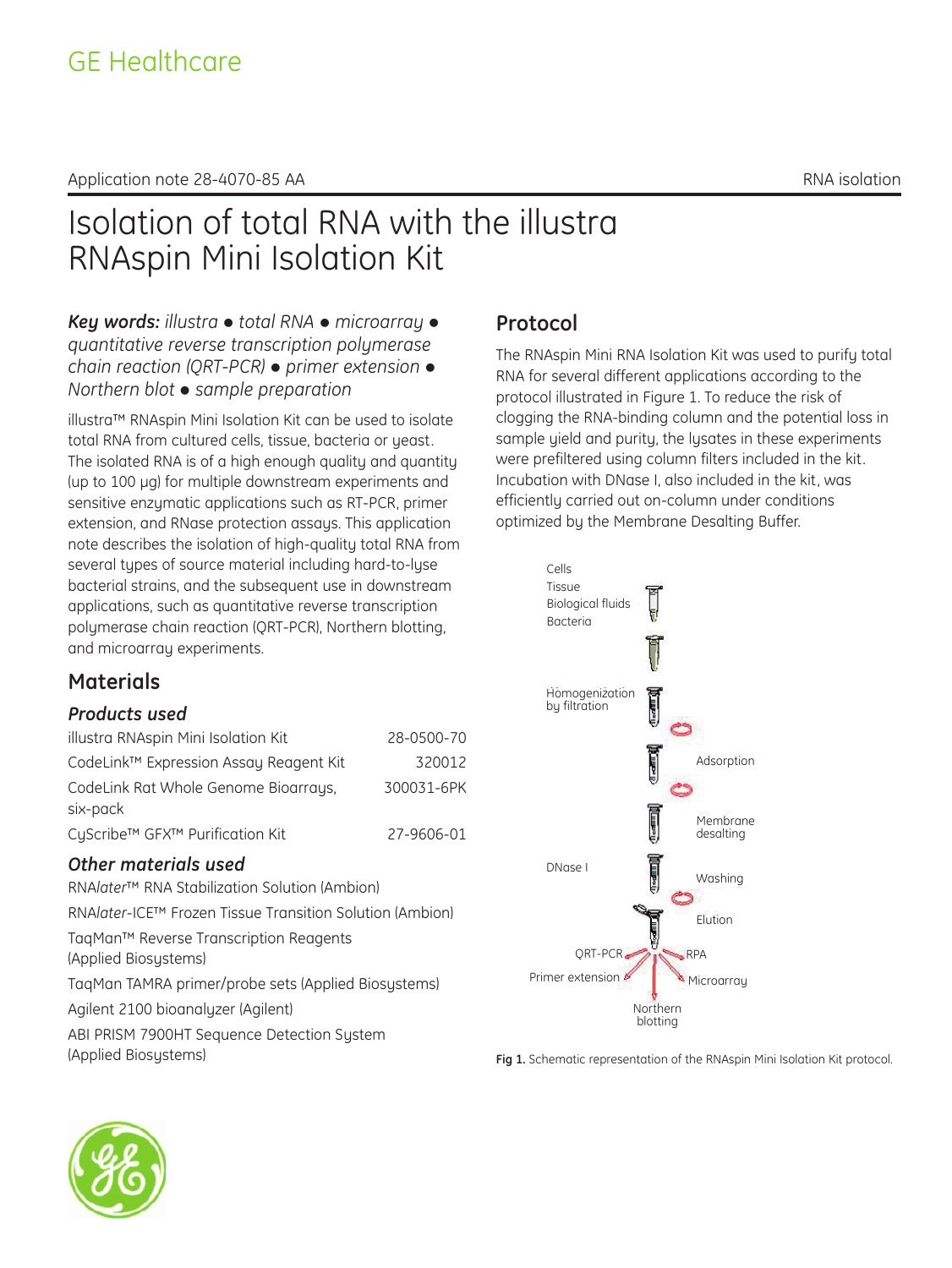### *Assessment of RNA quality*

Total RNA was isolated as described in Figure 1 from two cultures of 10<sup>6</sup> HeLa cells, grown according to standard procedures (1). The cell cultures were pooled and divided into equal aliquots for RNA isolation. In both cases, total RNA was eluted with 70 μl of RNase-free water. Total RNA (20 μl; 5–6 μg) was ran on a denaturing formaldehyde agarose gel. A PCR reaction using β-actin-specific primers was performed with 1 μl (300 ng) of total RNA. The PCR products were analyzed on a TAE-buffered, 1% agarose gel electrophoresis (1).

#### *Isolation of RNA from hard-to-lyse bacterial strains*

A culture of *Pseudomonas putida* in LB broth (1.2 ml; OD<sub>600</sub>) 0.9) was grown and harvested by centrifugation. The pellet was resuspended and divided into three different aliquots of 100-μl TE containing 0.05, 0.2, and 0.8 mg/ml of lysozyme, respectively. The mixtures were incubated at 37 °C for 10 min, and further processing to isolate total RNA was carried out according to the standard protocol included in the kit. An aliquot of the eluted product (6 μl) was analyzed on a 1.2% formaldehyde gel (1).

### *Application of the total RNA product in RT-PCR*

Total RNA was isolated from different amounts of HeLa cells at varying cell number amounts: 10<sup>5</sup>, 10<sup>4</sup>, 10<sup>3</sup>, 330, 100, 33, 10, 3, and 0 (control), using the RNAspin Mini Isolation Kit (Fig 1). Prefiltration of the lysate, and subsequent treatment with DNase I were performed according to the protocol. The total RNA product was eluted with 40 μl of buffer and 3 μl of this was used in an RT-PCR reaction with β-actin primers.

#### *Application of the total RNA product in QRT-PCR*

A 100-mg aliquot of rat liver tissue was frozen and subsequently stored in RNA*later*-ICE solution. Total RNA was extracted using the RNAspin Mini RNA Isolation Kit and the cDNA was generated using TaqMan Reverse Transcription Reagents and TaqMan TAMRA primer/probe sets with 1 μg of the RNA templates (1). The probe/primer set targeted the rat thyroid hormone sulfotransferase *(ST1B1)* gene. *GAPDH* was used as a control transcript. The reactions were then purified using the CyScribe GFX Purification Kit. Various amounts (4.0 ng, 0.4 ng, and 0.04 ng) of the purified cDNA were used per QRT-PCR with HotStarTaq Kit (Qiagen) on the ABI 7900 instrument.

Total RNA was extracted from three different amounts (30 mg, 3 mg, and 0.3 mg) of mouse kidney cortex tissue with the RNAspin Mini RNA Isolation Kit. The tissue was either fresh frozen or preserved using RNA*later* solution. The RNA eluate (10 μl out of a total volume of 60 μl) was used as a template for the reverse transcriptase reaction using primers specific for α-actinin-4. *GAPDH* was used as a control transcript.

### *Application of the total RNA product in a Northern blot experiment*

The RNAspin Mini Isolation Kit was used to isolate total RNA from two treatment groups of macrophage cells. A signaling cascade within these cells ( $\sim 2 \times 10^6$  each) was induced by treatment with lipopolysaccharide (LPS). After two hours, the LPS-treated cells were subjected to Actinomycin D (ActD) treatment and then harvested after 0, 30, 60, and 90 min. One group of cells was treated with an inhibitor of the phosphorylation signal cascade one hour prior to LPS treatment; whereas the other group received no inhibitor treatment. The expression profiles from each sample group were evaluated by Northern blot (1).

### *Application of the total RNA product in microarray gene expression analysis*

The RNAspin Mini Isolation Kit was used to purify total RNA from five independent rat liver and five independent rat kidney tissue samples for comparative gene expression analysis. After isolation in parallel, 2 μg of each of the total RNA products was used to generate separate preparations of biotin-labeled cRNA using the CodeLink Expression Assay Reagent Kit. The purity and integrity of the labeled cRNA was evaluated by  $A_{260}/A_{280}$  spectrophotometry and on the Agilent 2100 bioanalyzer. The cRNA was then hybridized onto Rat Whole Genome Bioarrays using the standard codeLink bioarray hybridization and detection protocol.

### **Results**

The quality of the total RNA products in all the isolation experiments was determined via the  $A_{260}/A_{280}$  ratio and in all cases, this ratio was between 1.9–2.1 (data not shown). Where the RNA quality was assessed using the Agilent 2100 bioanalyzer, RNA Integrity Number (RIN) values were greater than 8.0. The rRNA bands were sharp with no visible, degradative bands; the 28S band was about twice as intense as the 18S band.

### *Effect of DNase I treatment on total RNA quality*

An important feature of total RNA purity is the presence or absence of contaminating genomic DNA (gDNA) postisolation. The membrane desalting step of the RNAspin Mini kit creates an optimal chemical environment for efficient on-column DNase I digest. Therefore, the isolated total RNA is free of gDNA. This is especially critical for enzymatically sensitive, downstream applications in which contaminating gDNA may interfere and cause spurious product formation and/or low product yield. The difference in RNA purity with or without DNase I treatment is shown in Figures 2A and 2B. Without DNase I treatment, residual gDNA is present (A). To determine whether trace amounts of gDNA was present even in the DNase I-treated samples, a more sensitive method was employed.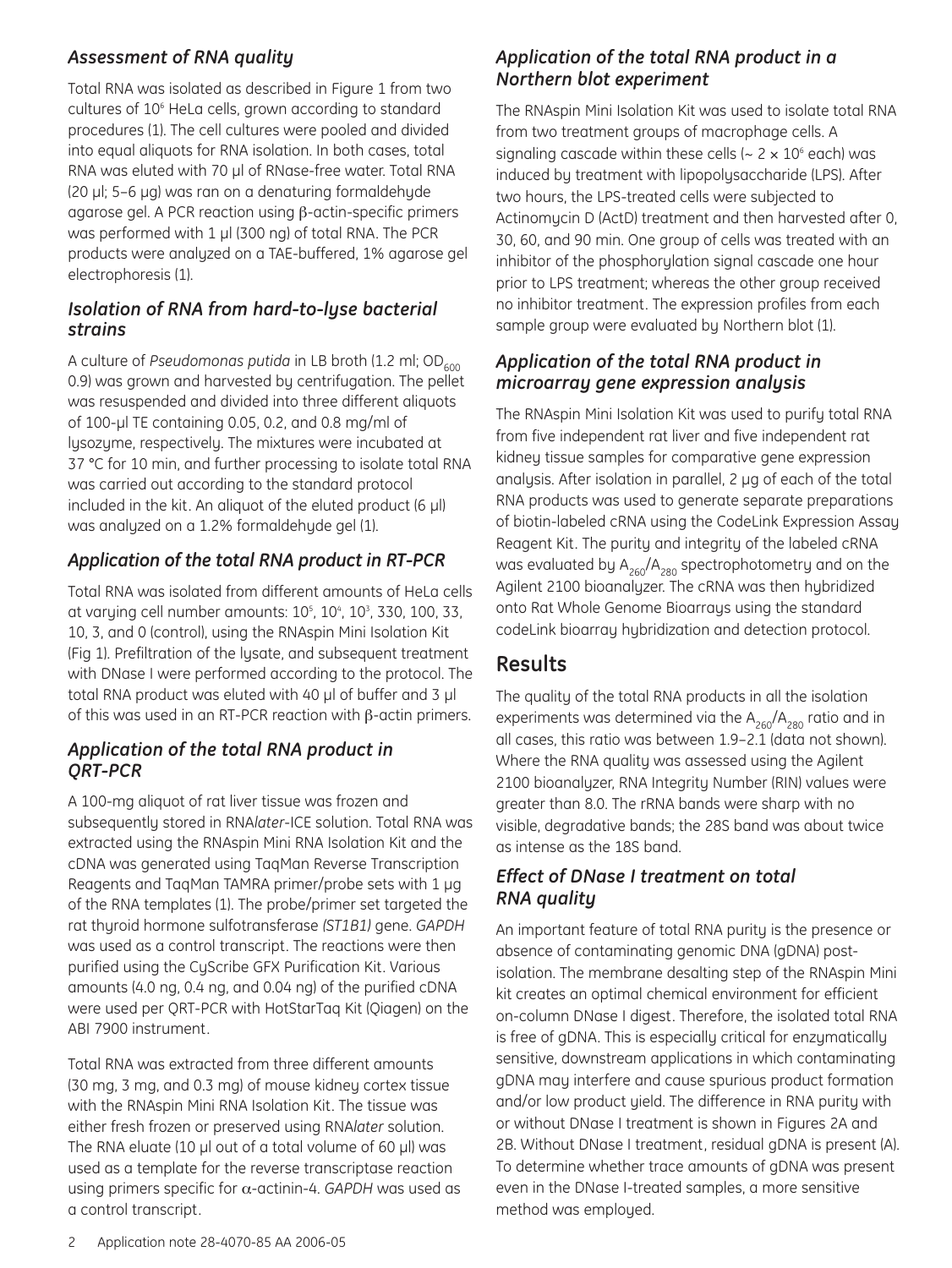

**Fig 2.** The DNase I digest of the RNAspin Mini kit efficiently eliminates genomic DNA contamination. (A) RNA purity with and without DNase I treatment ran on a denaturing gel. (B) PCR detection of DNA contamination in total RNA prepared with or without DNase I treatment visualized on an agarose gel.

PCR using β-actin specific primers was performed and analyzed on a 1% agarose gel. The results demonstrate that the DNase I treatment was very effective; the 750-bp PCR product of chromosomal β-actin was only seen in the sample that was not treated with DNase I (Fig 2B, lane 2, red arrow).

### *Examination of total RNA from hard-to-lyse bacterial strains*

The RNAspin Mini Isolation Kit provides supplemental instructions for the enzyme/heat treatments required for effective RNA isolation from bacteria and yeast. The optimum lysozyme enzyme concentration may have to be empirically determined in order to maximize the yield from bacterial strains. Such a lysozyme concentration titration schema was used to successfully isolate highquality total RNA from the hard-to-lyse bacterial strain, *Pseudomonas putida* (Fig 3).

|   | Lane | Lysozyme<br>conc. | Average<br>yield |
|---|------|-------------------|------------------|
|   | 1/4  | $0.05$ mg/ml      | $22 \mu g$       |
|   | 2/5  | $0.2$ mg/ml       | 69 µg            |
| 6 | 3/6  | $0.8$ mg/ml       | 69 µg            |
|   |      |                   |                  |
|   |      |                   |                  |

**Fig 3.** Yield and quality assessment of total RNA obtained from a hard-tolyse bacterial strain and visualized on a 1.2% formaldehyde gel.

### *Application of the total RNA product in RT-PCR*

RT-PCR results using total RNA isolated from different amounts of HeLa cells are shown in Figure 4. The 626-bp β-actin RT-PCR product could be detected from as few as 10 HeLa cells.



**Fig 4.** The RNAspin Mini Isolation kit can be used to detect transcripts from ≤ 10 HeLa cells.

### *Detection of RNA transcripts by QRT-PCR*

The rat thyroid hormone sulfotransferase, encoded by the *ST1B1* gene, plays an important role in the regulation of thuroid hormone metabolism. As with other important transcripts, precise measurement of the relative expression level in the liver is crucial to the elucidation of the biological function of ST1B1. The data depicted in Figure 5 demonstrates that the RNA output of the RNAspin Mini is of a high enough caliber to perform well in sensitive downstream applications like QRT-PCR.





**Fig 5.** The RNAspin Mini Kit total RNA product performs well in sensitive downstream applications such as QRT-PCR. Titration of an RNAspin Mini total RNA sample (NAP274) with TAQ100 primer/probe set (rat thyroid hormone sulfotransferase, *ST1B1* gene). (A) QRT-PCR standard curve indicating the appropriate 10-fold differences in the reaction dilutions; (B) QRT-PCT  $C_{\tau}$  curves, showing typical response curves for clean RNA template.

Mutations in the actin-binding protein, actinin-4, have been associated with the nephrotic syndrome called focal segmental glomerulosclerosis (FSGS). In addition, mutations in actinin-4 have been associated with the promotion of the metastases of colorectal cancer. The differential expression level of an associated transcript in a given tissue—even with only minute amounts of tissue—provides critical information for understanding the metastatic state of colorectal cancer.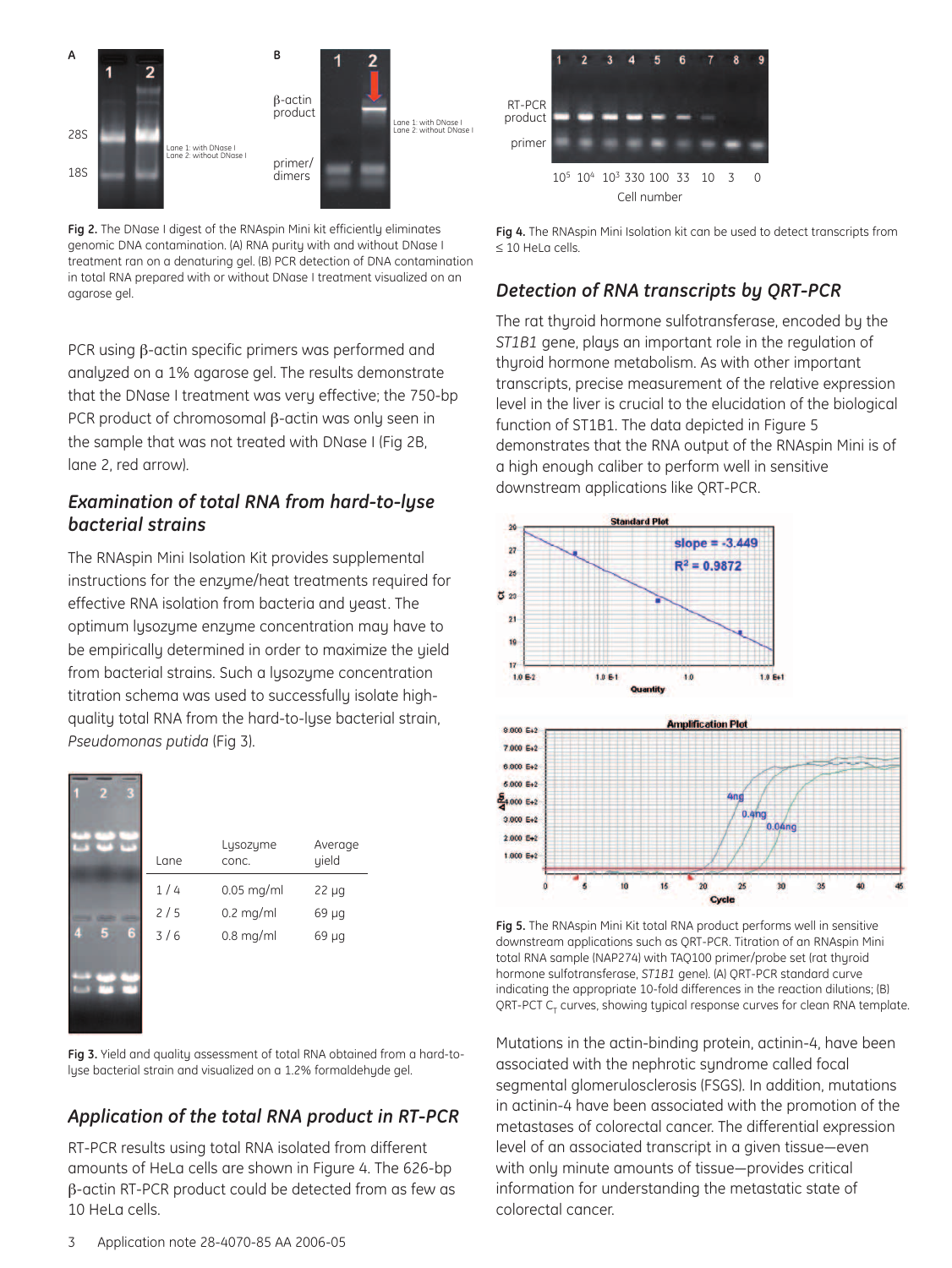Here we see that the isolation of different amounts of sample material with the RNAspin Mini kit did not influence the measured expression profile (Fig 6). RNA can be isolated from samples as small as 0.3 mg and subsequently analyzed via QRT-PCR. Fresh-frozen tissue samples as well as samples stored in RNA*later* solution yielded similar results.



**Fig 6.** ORT-PCR detection of the  $\alpha$ -actinin-4 transcript from even small tissue amounts. (Data kindly provided by A. Henger and S.M. Blattner, Div. of Nephrology, Dept. of Internal Medicine, University of Michigan, Ann Arbor, MI, USA). **Fig 7.** Agilent 2100 bioanalyzer analysis of labeled cRNA quality. The

### *Use of the total RNA product in Northern blots*

Northern blot analysis remains a mainstay of gene expression analysis. To evaluate phosphorylationmediated regulation, two macrophage cell cultures were stimlulated by LPS and ActD treatments. Prior to stimulation, one culture was treated with an inhibitor of the phosphorylation signal cascade and the other was not. Total RNA from the different macrophage cultures was isolated using the RNAspin Mini kit, and analyzed by Northern blot (Fig 7, lanes 1–4 represent untreated cells and lanes 5–8 show inhibitor-treated cells). The RNAspin Mini kit was capable of yielding sufficient quality and quantity of RNA for Northern blot analysis. The data shows that with or without signaling inhibition, the amount of RNA binding protein mRNA (the transcript labeled in this experiment) declined steadily over the 90 min timeframe after ActD treatment.



**Fig 6.** Purifed RNA, from the RNAspin Mini Isolation kit, is of sufficient quality and yield for Northern blot analysis. (Data kindly provided by E. Hitti, Medizinische Hochschule Hannover, Institut für Physiologische Chemie, Hannover, Germany.)

#### *Use of the total RNA product in microarray gene expression analysis*

The average  $A_{260}/A_{280}$  ratios of the cRNA generated from rat liver and rat kidney RNAspin Mini total RNA were 2.17 and 2.14, respectively. Analysis of the cRNA on an Agilent 2100 bioanalyzer (Fig 7) showed that the labeled cRNA was consistently of high quality and good yield. Thus, the total RNA successfully generated labeled cRNA in a reproducible manner.



highly reproducible cRNA quality and yield is due in large part to the quality of the input total RNA.

Each of these ten independent labeled cRNA samples was then hybridized to a separate CodeLink Rat Whole Genome Bioarray. An examination of the replicate arrays (5 arrays per tissue—liver or kidney) showed excellent correlation of the normalized probe signals (Fig 8B) and low background for all (Fig 8A). This demonstrates that the individual total RNA samples were highly uniform in their quality and transcript population representation, which is crucial for microarray experiments. Additionally, the correlation of differential expression ratios between rat kidney and rat liver was > 0.97 for typical comparisons of two randomly selected replicate ratios (Fig 9).



**Fig 8.** Microarray evaluation of total RNA prepared using the RNAspin Mini kit shows the high level of preparation reproducibility. Labeled cRNA (Fig 6) was ran on CodeLink Rat Whole Genome Bioarrays. (A) The low level of background signal is indicated by the whole hybridized array image shown; (B) The normalized signal intensity correlation between replicate independent cRNA samples was high (Pearson correlation coefficient of 0.994).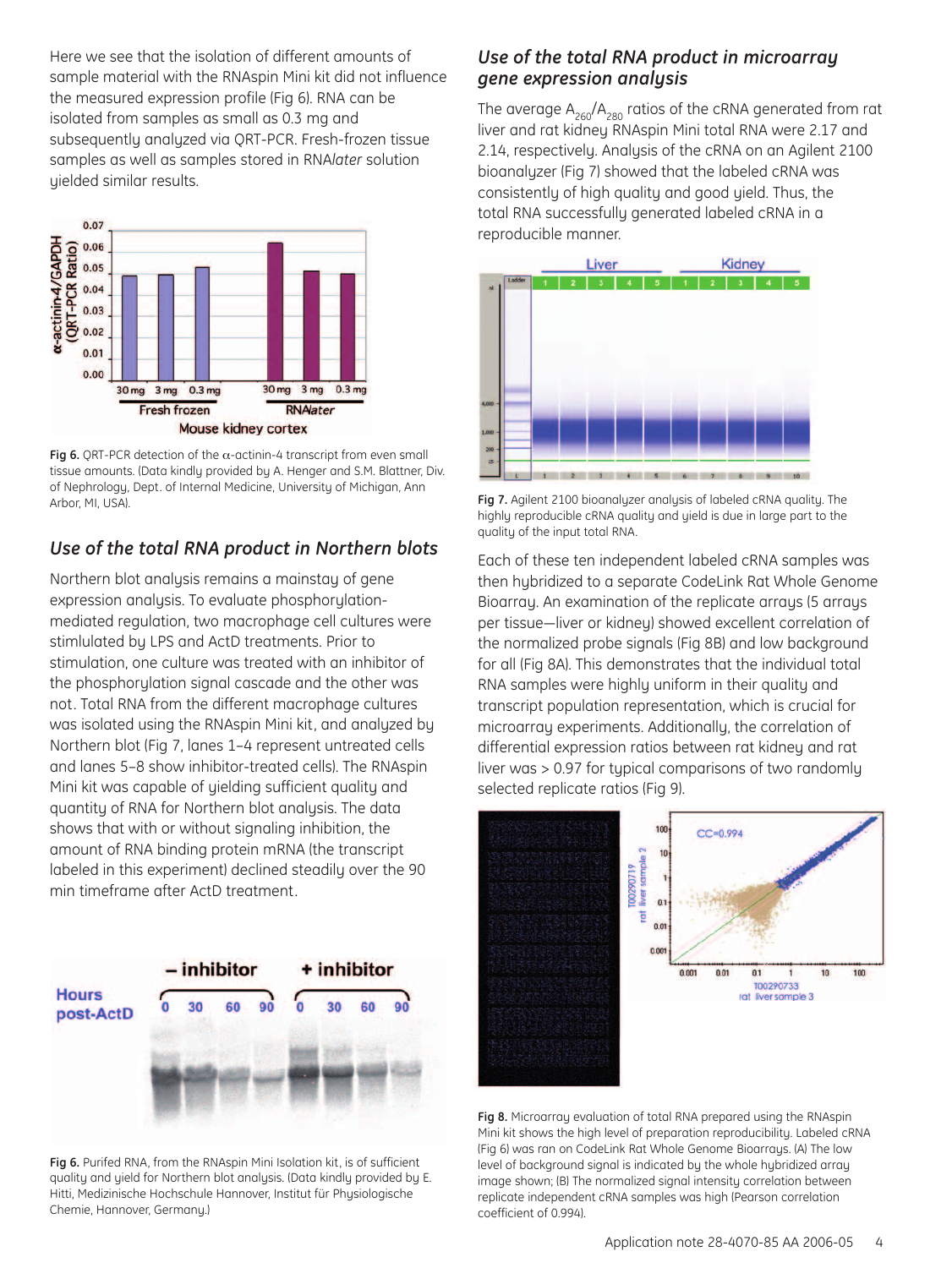

log<sub>2</sub> (meanKDN nl / meanLVR nl) Expression ratio #1

**Fig 9.** Differential expression analysis of the hybridized cRNA targets using CodeLink Rat Whole Genome Bioarrays. The figure shows the high concordance between two kidney:liver expression ratios, independently derived from 4 randomly chosen bioarrays. The n = 19 428 number represents the number of concordantly "Good" probes used in the

### **Conclusions**

- The RNAspin Mini RNA Isolation kit yields RNA of high quality and integrity with little or no contaminating genomic DNA.
- The RNA product can be purified in varying amounts from a diverse range of sample types, including samples that are difficult to process. Typical input tissues include rat and mouse tissue (liver, kidney, brain), different tumor cell lines, *Streptococci, Actinobacillus pleuropneumoniae,* and *Pseudomonad* species*.*
- The RNAspin Mini RNA Isolation Kit is very effective at isolating high-quality RNA from small amounts of input tissue.
- The quality, integrity, and yield of total RNA is high enough for the most sensitive of downstream applications such as QRT-PCR, Northern blotting, and microarray analysis.

#### **Reference**

1. Ausubel, F.A., ed., *Short protocols in molecular biology: a compendium of current protocols in molecular biology,* John Wiley and Sons, Inc. Indianapolis, IN (2002).